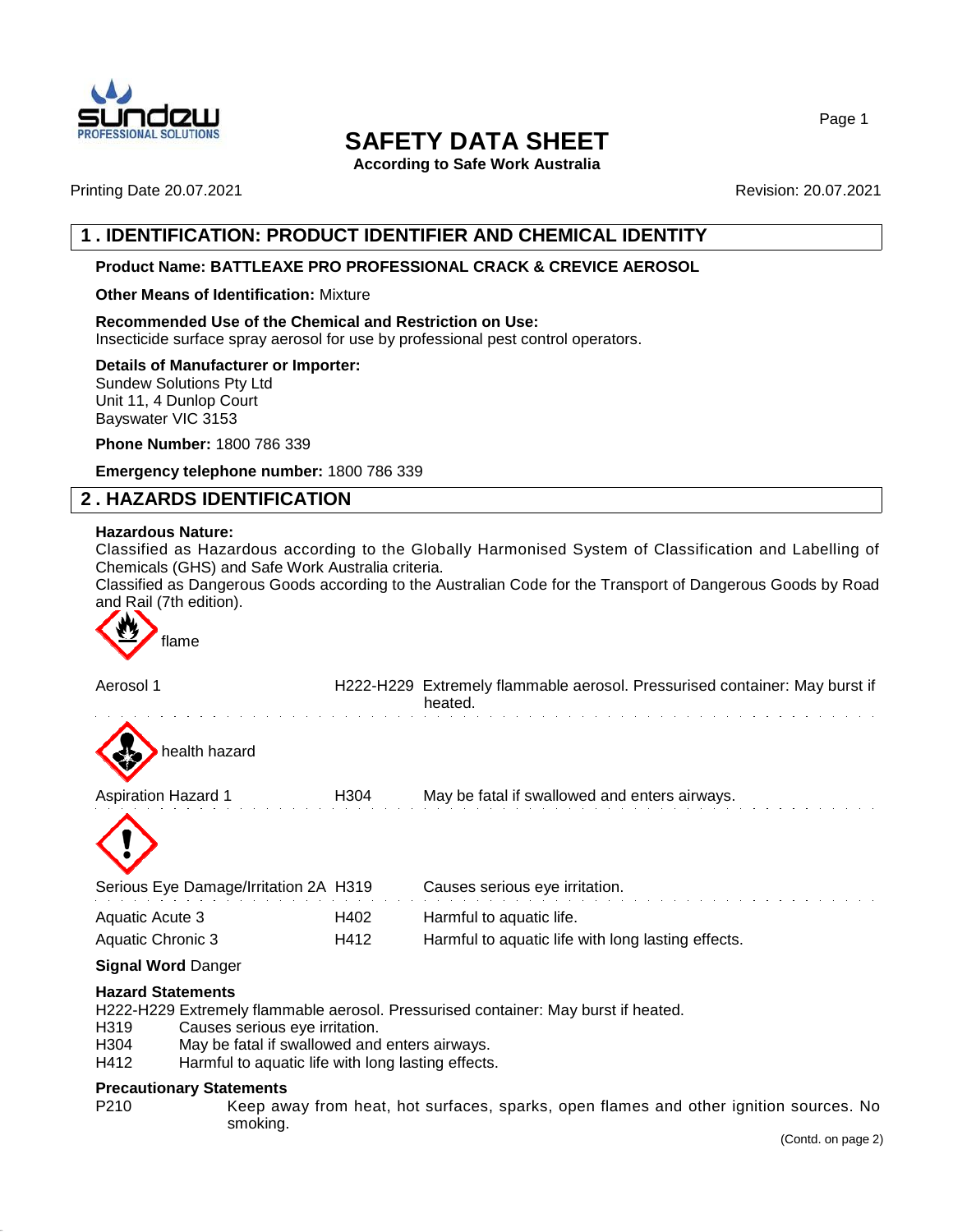### Page 2

# **SAFETY DATA SHEET**

**According to Safe Work Australia**

Printing Date 20.07.2021 Revision: 20.07.2021

(Contd. of page 1)

## **Product Name: BATTLEAXE PRO PROFESSIONAL CRACK & CREVICE AEROSOL**

P251 Do not pierce or burn, even after use. P211 Do not spray on an open flame or other ignition source. P280 Wear protective gloves/protective clothing/eye protection/face protection. P273 Avoid release to the environment. P264 Wash hands thoroughly after handling. P301+P310 IF SWALLOWED: Immediately call a POISON CENTER/ doctor. P305+P351+P338 IF IN EYES: Rinse cautiously with water for several minutes. Remove contact lenses, if present and easy to do. Continue rinsing. P337+P313 If eye irritation persists: Get medical advice/attention. P331 Do NOT induce vomiting. P405 Store locked up. P410+P412 Protect from sunlight. Do not expose to temperatures exceeding 50 °C/122 °F. P501 Dispose of contents/container in accordance with local/regional/national regulations.

# **3 . COMPOSITION AND INFORMATION ON INGREDIENTS**

## **Chemical Characterization: Mixtures**

**Description:** Mixture of substances listed below with nonhazardous additions.

| <b>Hazardous Components:</b> |  |
|------------------------------|--|
| $64-17-5$ Fthanol            |  |

|  | 64-17-5 Ethanol                                                                 |    |
|--|---------------------------------------------------------------------------------|----|
|  | Flammable Liquids 2, H225; V Serious Eye Damage/Irritation 2, H319              |    |
|  | 8008-20-6 Kerosine (petroleum)                                                  |    |
|  | Aspiration Hazard 1, H304; Flammable Liquids 4, H227                            |    |
|  | 114-26-1 propoxur (ISO)                                                         | 2% |
|  | Acute Toxicity (Oral) 3, H301; 2 Aquatic Acute 1, H400; Aquatic Chronic 1, H410 |    |
|  | 51-03-6 1,3-Benzodioxole, 5-[[2-(2-butoxyethoxy)ethoxy]methyl]-6-propyl-        | 1% |
|  | Acute Toxicity (Inhalation) 3, H331                                             |    |
|  | 7696-12-0 tetramethrin                                                          |    |
|  | Aquatic Acute 1, H400; Aquatic Chronic 1, H410                                  |    |
|  | <b>4. FIRST AID MEASURES</b>                                                    |    |

## **Inhalation:**

If inhaled, remove to fresh air. If not breathing, give artificial respiration. If breathing is difficult, give oxygen. Seek medical attention if breathing problems develop.

## **Skin Contact:**

In case of skin contact, immediately remove contaminated clothing and wash affected areas with water and soap. Seek medical attention if symptoms occur.

## **Eye Contact:**

In case of eye contact, rinse cautiously with water for several minutes. Remove contact lenses, if present and easy to do. Continue rinsing. Seek medical attention.

## **Ingestion:**

If swallowed, do not induce vomiting. If vomiting occurs spontaneously, keep head below hips to prevent aspiration. Do not give anything by mouth to an unconscious person. Seek immediate medical attention.

(Contd. on page 3)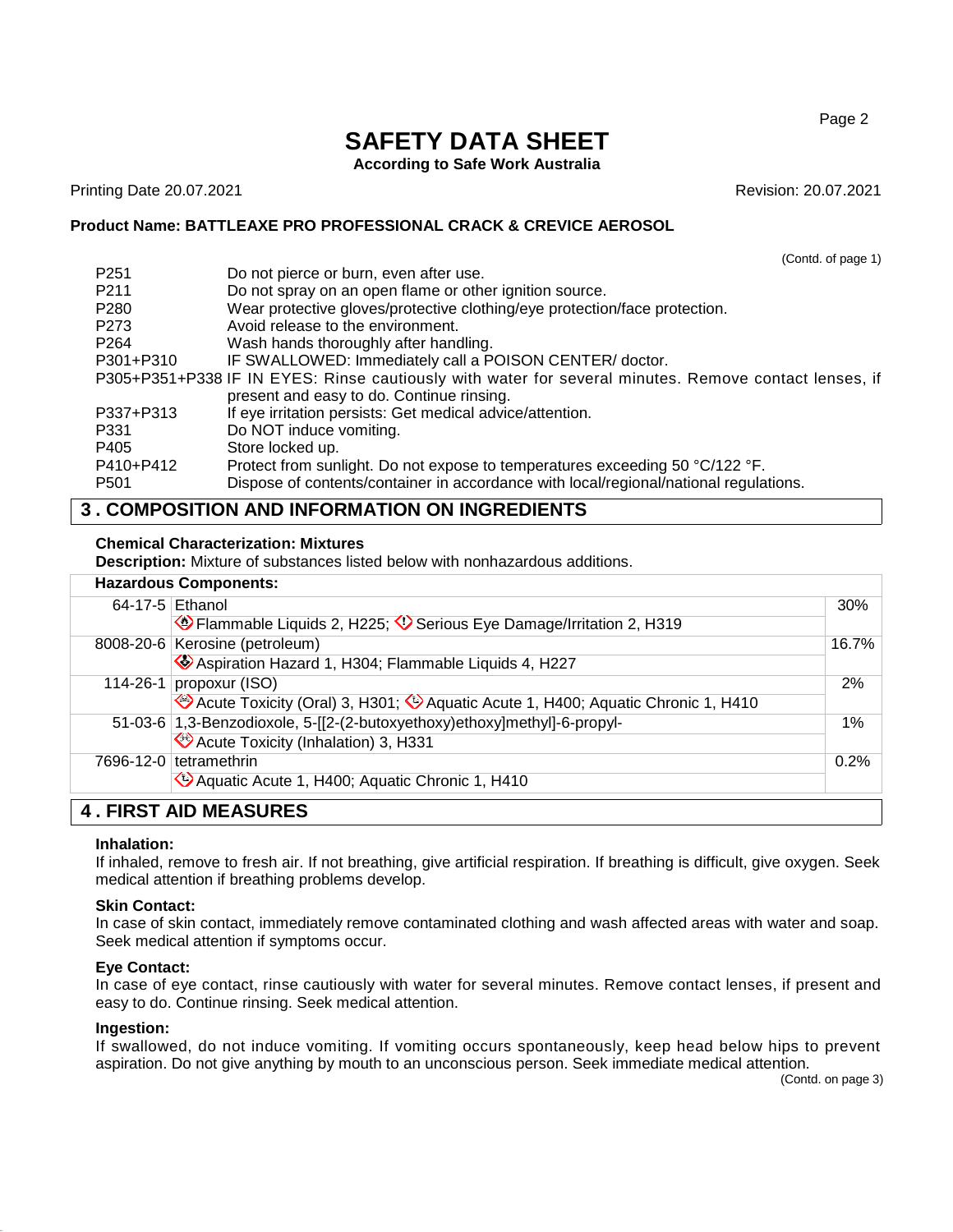**According to Safe Work Australia**

Printing Date 20.07.2021 Revision: 20.07.2021

## **Product Name: BATTLEAXE PRO PROFESSIONAL CRACK & CREVICE AEROSOL**

(Contd. of page 2)

# **5 . FIRE FIGHTING MEASURES**

**Suitable Extinguishing Media:** Water fog, foam, carbon dioxide or dry chemical powder. Do not use water jet.

## **Specific Hazards Arising from the Chemical:**

Hazardous combustion products include oxides of carbon and nitrogen. Highly flammable. Keep away from naked flames. Do not puncture or incinerate can.

### **Special Protective Equipment and Precautions for Fire Fighters:**

When fighting a major fire wear self-contained breathing apparatus and protective equipment.

# **6 . ACCIDENTAL RELEASE MEASURES**

## **Personal Precautions, Protective Equipment and Emergency Procedures:**

Wear an approved respiratory protection and full protective clothing. Evacuate all non-essential personnel from affected area. Ensure adequate ventilation. Keep away from naked flames.

**Environmental Precautions:** In the event of a major spill, prevent spillage from entering drains or water courses.

### **Methods and Materials for Containment and Cleaning Up:**

Stop leak if safe to do so and absorb spill with sand, earth, vermiculite or some other absorbent material. Collect the spilled material and place into a suitable container for disposal. Use only non-sparking tools.

## **7 . HANDLING AND STORAGE**

### **Precautions for Safe Handling:**

Use of safe work practices are recommended to avoid eye or skin contact and inhalation of vapours. Use only outdoors or in a well-ventilated area.

Food, beverages and tobacco products should not be stored or consumed where this material is in use. Always wash hands before smoking, eating, drinking or using the toilet. Wash contaminated clothing and other protective equipment before storage or re-use. Provide eyewash fountains and safety showers in close proximity to points of potential exposure.

#### **Conditions for Safe Storage:**

Store in a cool, dry and well ventilated area. Highly flammable. Do not puncture or incinerate can. Store at normal room temperature. Do not spray uninterrupted for more than 10 seconds in confined spaces. Keep away from direct sunlight and naked flames.

## **8 . EXPOSURE CONTROLS AND PERSONAL PROTECTION**

#### **Exposure Standards:**

### **64-17-5 Ethanol**

WES TWA: 1880 mg/m<sup>3</sup>, 1000 ppm

# **114-26-1 propoxur (ISO)**

### WES TWA: 0.5 mg/m<sup>3</sup>

## **Engineering Controls:**

Provide exhaust ventilation or other engineering controls to keep the airborne concentrations of vapour below occupational exposure standards.

## **Respiratory Protection:**

Use an approved vapour respirator under conditions where exposure to the substance is apparent (e.g. generation of high concentrations of mist or vapour, inadequate ventilation, development of respiratory tract irritation) and engineering controls are not feasible. See Australian Standards AS/NZS 1715 and 1716 for more

Page 3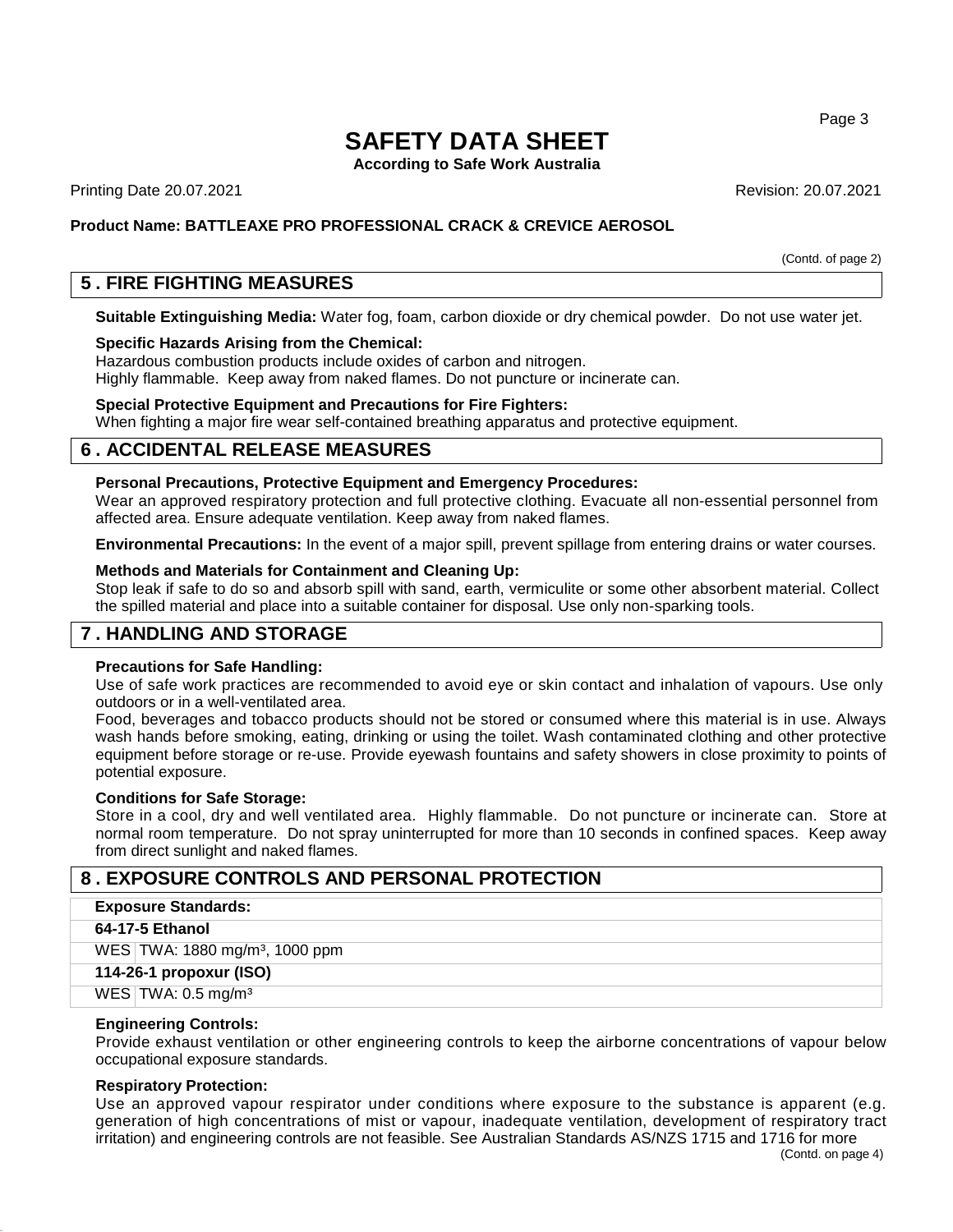**According to Safe Work Australia**

Printing Date 20.07.2021 Revision: 20.07.2021

## **Product Name: BATTLEAXE PRO PROFESSIONAL CRACK & CREVICE AEROSOL**

information.

## **Skin Protection:**

PVC, PVA, nitrile, neoprene, rubber or vinyl gloves. See Australian/New Zealand Standard AS/NZS 2161 for more information.

When selecting gloves for use against certain chemicals, the degradation resistance, permeation rate and permeation breakthrough time should be considered.

Occupational protective clothing (depending on conditions in which it has to be used, in particular as regards the period for which it is worn, which shall be determined on the basis of the seriousness of the risk, the frequency of exposure to the risk, the characteristics of the workstation of each worker and the performance of the protective clothing). See Australian/New Zealand Standard AS/NZS 4501 for more information.

#### **Eye and Face Protection:**

Eye and face protectors for protection against splashing materials or liquids. See Australian/New Zealand Standard AS/NZS 1337 for more information.

# **9 . PHYSICAL AND CHEMICAL PROPERTIES**

| Appearance:                                              |                                    |
|----------------------------------------------------------|------------------------------------|
| Form:                                                    | Aerosol                            |
| Colour:                                                  | According to product specification |
| Odour:                                                   | Characteristic                     |
| <b>Odour Threshold:</b>                                  | Not determined.                    |
| pH-Value:                                                | Not determined.                    |
| <b>Melting point/Melting range:</b>                      | Undetermined.                      |
| <b>Initial Boiling Point/Boiling Range:</b>              | Not applicable, as aerosol.        |
| <b>Flash Point:</b>                                      | Not applicable, as aerosol.        |
| <b>Flammability:</b>                                     | Highly flammable.                  |
| <b>Auto-ignition Temperature:</b>                        |                                    |
| <b>Decomposition Temperature:</b>                        | Not determined.                    |
| <b>Explosion Limits:</b>                                 |                                    |
| Lower:                                                   | Not determined.                    |
| Upper:                                                   | Not determined.                    |
| Vapour Pressure:                                         | Not determined.                    |
| Density:                                                 | Not determined.                    |
| Relative Density at 20 °C:                               | 0.77                               |
| <b>Vapour Density:</b>                                   | Not determined.                    |
| <b>Evaporation Rate:</b>                                 | Not applicable                     |
| <b>Solubility in Water:</b>                              | No information available           |
| Partition Coefficient (n-octanol/water): Not determined. |                                    |
|                                                          |                                    |

**Solids content:** 2.0 %

# **10 . STABILITY AND REACTIVITY**

**Possibility of Hazardous Reactions:** No further relevant information available.

**Chemical Stability:** Stable at ambient temperature and under normal conditions of use.

**Conditions to Avoid:** Keep away from naked flames.

**Incompatible Materials:** No further relevant information available.

Page 4

(Contd. of page 3)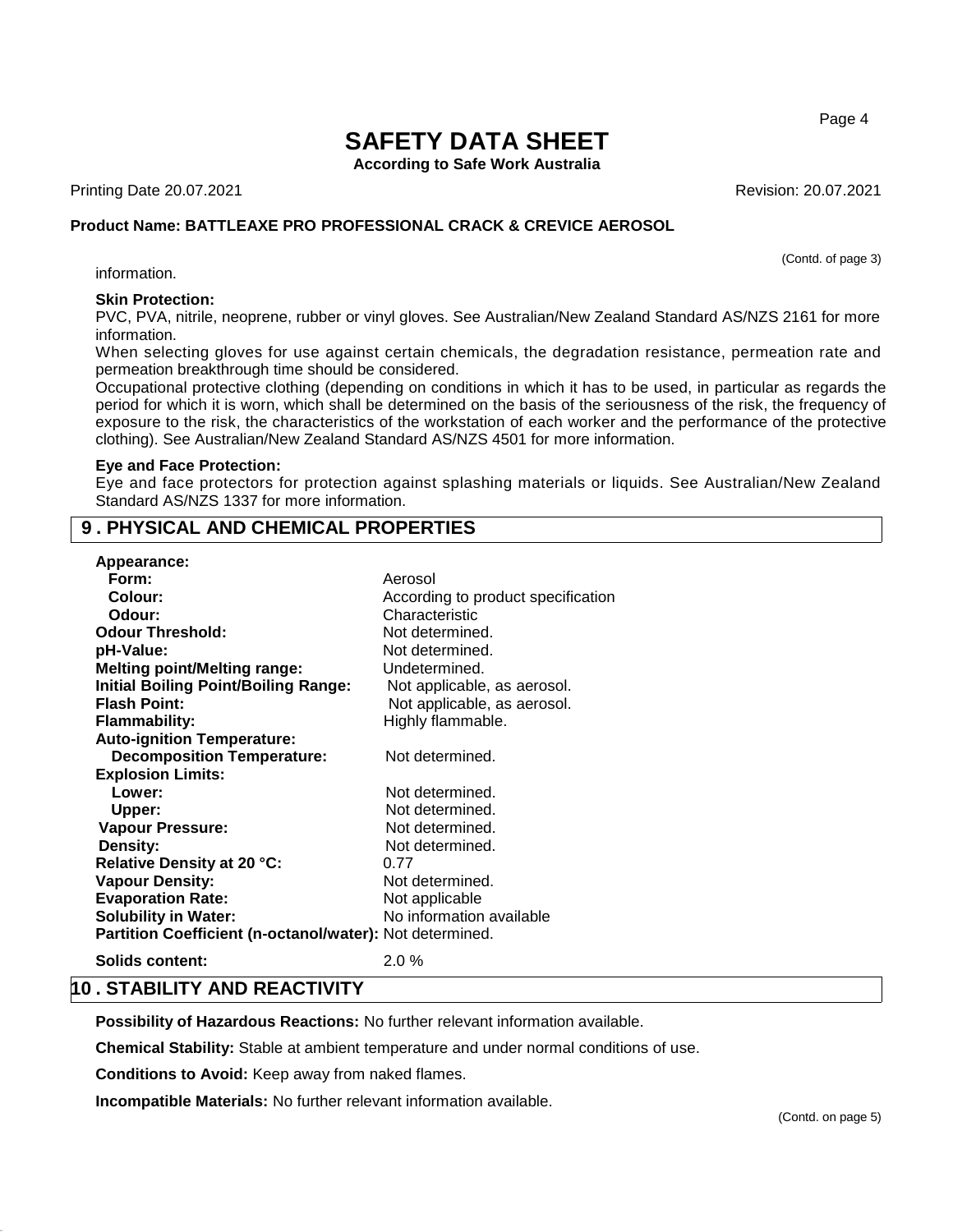**According to Safe Work Australia**

Printing Date 20.07.2021 Revision: 20.07.2021

## **Product Name: BATTLEAXE PRO PROFESSIONAL CRACK & CREVICE AEROSOL**

(Contd. of page 4)

**Hazardous Decomposition Products:** Oxides of carbon and nitrogen

## **11 . TOXICOLOGICAL INFORMATION**

| <b>Toxicity:</b>                                                         |           |                                             |  |
|--------------------------------------------------------------------------|-----------|---------------------------------------------|--|
| $LD_{50}/LC_{50}$ Values Relevant for Classification:                    |           |                                             |  |
| 64-17-5 Ethanol                                                          |           |                                             |  |
| Oral                                                                     | $LD_{50}$ | 7060 mg/kg (rat)                            |  |
|                                                                          |           | Inhalation $LC_{50}/4 h$ 20000 mg/l (rat)   |  |
| 114-26-1 propoxur (ISO)                                                  |           |                                             |  |
| Oral                                                                     | $LD_{50}$ | 95 mg/kg (rat)                              |  |
| 51-03-6 1,3-Benzodioxole, 5-[[2-(2-butoxyethoxy)ethoxy]methyl]-6-propyl- |           |                                             |  |
| Oral                                                                     | $LD_{50}$ | 7181 mg/kg (rat)                            |  |
| Dermal                                                                   | $LD_{50}$ | $\geq$ 2000 mg/kg (rabbit)                  |  |
|                                                                          |           | Inhalation $ LC_{50}/4 h  > 5.9$ mg/l (rat) |  |

### **Acute Health Effects**

**Inhalation:** No adverse health effects expected.

**Skin:** No adverse health effects expected.

**Eye:** Causes serious eye irritation.

**Ingestion:** Ingestion is not considered a potential route of exposure.

**Skin Corrosion / Irritation:** Based on classification principles, the classification criteria are not met.

**Serious Eye Damage / Irritation:** Causes serious eye irritation.

**Respiratory or Skin Sensitisation:** Based on classification principles, the classification criteria are not met.

**Germ Cell Mutagenicity:** Based on classification principles, the classification criteria are not met.

## **Carcinogenicity:**

Piperonyl butoxide is classified by IARC as Group 3 - Not classifiable as to its carcinogenicity to humans.

**Reproductive Toxicity:** Based on classification principles, the classification criteria are not met.

**Specific Target Organ Toxicity (STOT) - Single Exposure:** Based on classification principles, the classification criteria are not met.

**Specific Target Organ Toxicity (STOT) - Repeated Exposure:** Based on classification principles, the classification criteria are not met.

**Aspiration Hazard:** May be fatal if swallowed and enters airways.

**Chronic Health Effects:** No information available

**Existing Conditions Aggravated by Exposure:** No information available

## **Additional toxicological information:**

The Australian Acceptable Daily Intake (ADI) for propoxur for a human is 0.02 mg/kg/day, set for the public for daily, lifetime exposure. This is based on the NOEL of 0.2 mg/kg/day, the level determined to show no effects during long term exposure for the most sensitive indicators and the most sensitive species. (Ref: Comm. Dept. of Health and Ageing Office of Chemical Safety, 'ADI List', March 2016).

The Australian Acceptable Daily Intake (ADI) for tetramethrin for a human is 0.02 mg/kg/day, set for the public for daily, lifetime exposure. This is based on the NOEL of 2 mg/kg/day, the level determined to show no effects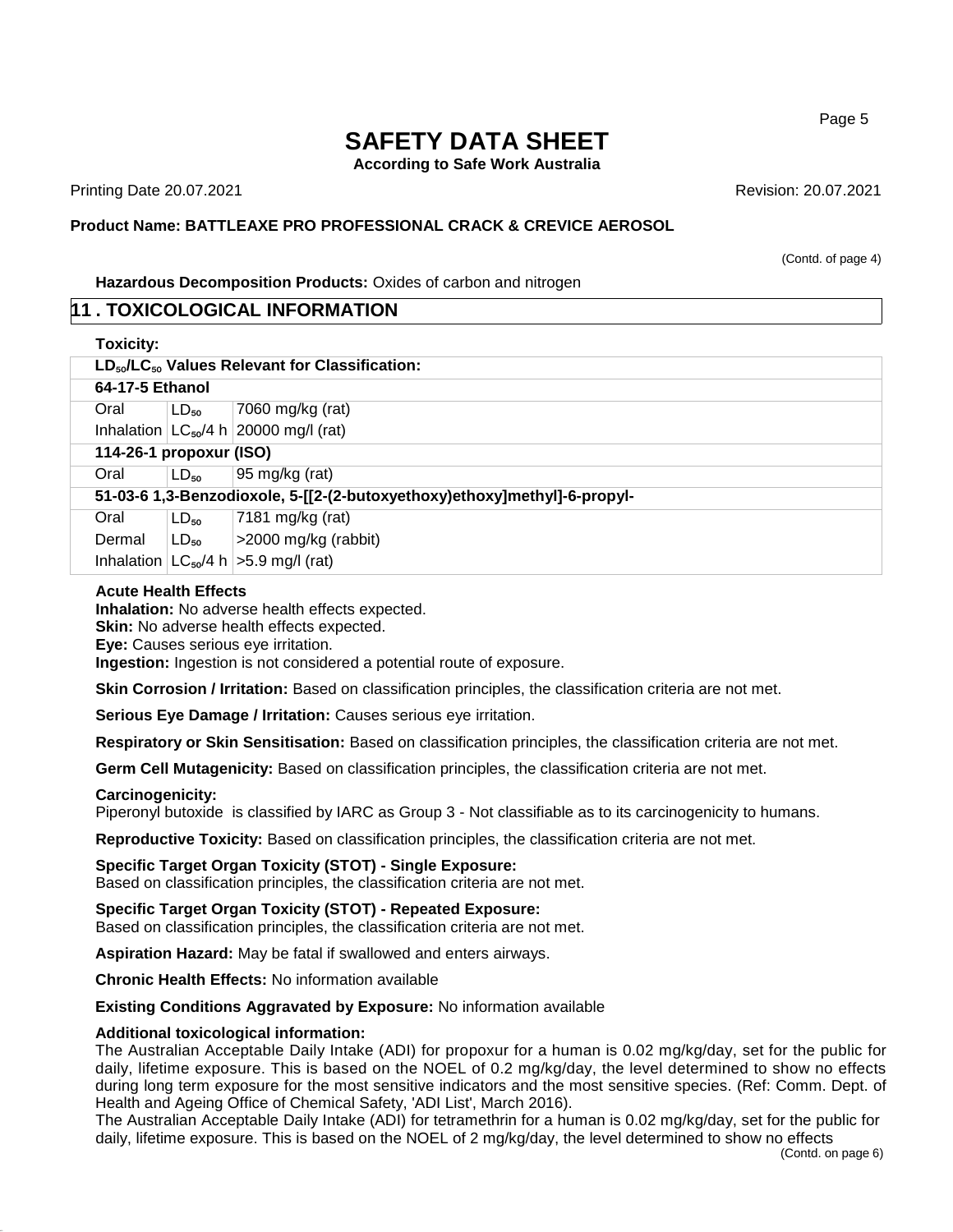### Page 6

# **SAFETY DATA SHEET**

**According to Safe Work Australia**

Printing Date 20.07.2021 Revision: 20.07.2021

## **Product Name: BATTLEAXE PRO PROFESSIONAL CRACK & CREVICE AEROSOL**

(Contd. of page 5)

during long term exposure for the most sensitive indicators and the most sensitive species. (Ref: Comm. Dept. of Health and Ageing Office of Chemical Safety, 'ADI List', March 2016).

Propoxur belongs to the carbamate group of insecticides, which are acetylcholinesterase inhibitors. Symptoms of poisoning include mild intoxication causes headache, blurred vision, weakness, sweating, mild chest pain, nausea and vomiting. Severe intoxication causes cyanosis, muscular twitching, spasms, miosis and respiratory paralysis. Onset of symptoms may be delayed. Cholinesterase inhibition sometimes persists for several weeks.

# **12 . ECOLOGICAL INFORMATION**

## **Ecotoxicity:**

Propoxur is classed as extremely toxic to bees. Tetramethrin is toxic to bees.

## **Aquatic toxicity:**

Harmful to aquatic organisms. May cause long-term adverse effects in the aquatic environment.

| 51-03-6 1,3-Benzodioxole, 5-[[2-(2-butoxyethoxy)ethoxy]methyl]-6-propyl- |                                            |
|--------------------------------------------------------------------------|--------------------------------------------|
| $LD_{50}$                                                                | >2250 mg/kg (bobwhite quail)               |
|                                                                          | $LC_{50}/96$ h $ 5.37$ ppm (bluegill)      |
|                                                                          | 6.12 ppm (rainbow trout)                   |
|                                                                          | $LC_{50}/48$ h 0.51 ppm (daphnia)          |
| $LC_{50}$                                                                | >5620 ppm (bobwhite quail) (5 day dietary) |
|                                                                          | >5620 ppm (mallard) (5 day dietary)        |
|                                                                          |                                            |

**Persistence and Degradability:** No information available

**Bioaccumulative Potential:** No information available

**Mobility in Soil:** No information available **Other adverse effects:** No information available

# **13 . DISPOSAL CONSIDERATIONS**

**Disposal Methods and Containers:** Dispose according to applicable local and state government regulations.

**Special Precautions for Landfill or Incineration:** Please consult your state Land Waste Management Authority for more information.

# **14 . TRANSPORT INFORMATION**

**UN Number ADG, IMDG, IATA** UN1950

**Proper Shipping Name**

**ADG** 1950 AEROSOLS **IMDG** AEROSOLS **IATA** AEROSOLS, non-flammable

## **Dangerous Goods Class**

**ADG Class:** 2 5A Gases. **IMDG Class:** 2.2

(Contd. on page 7)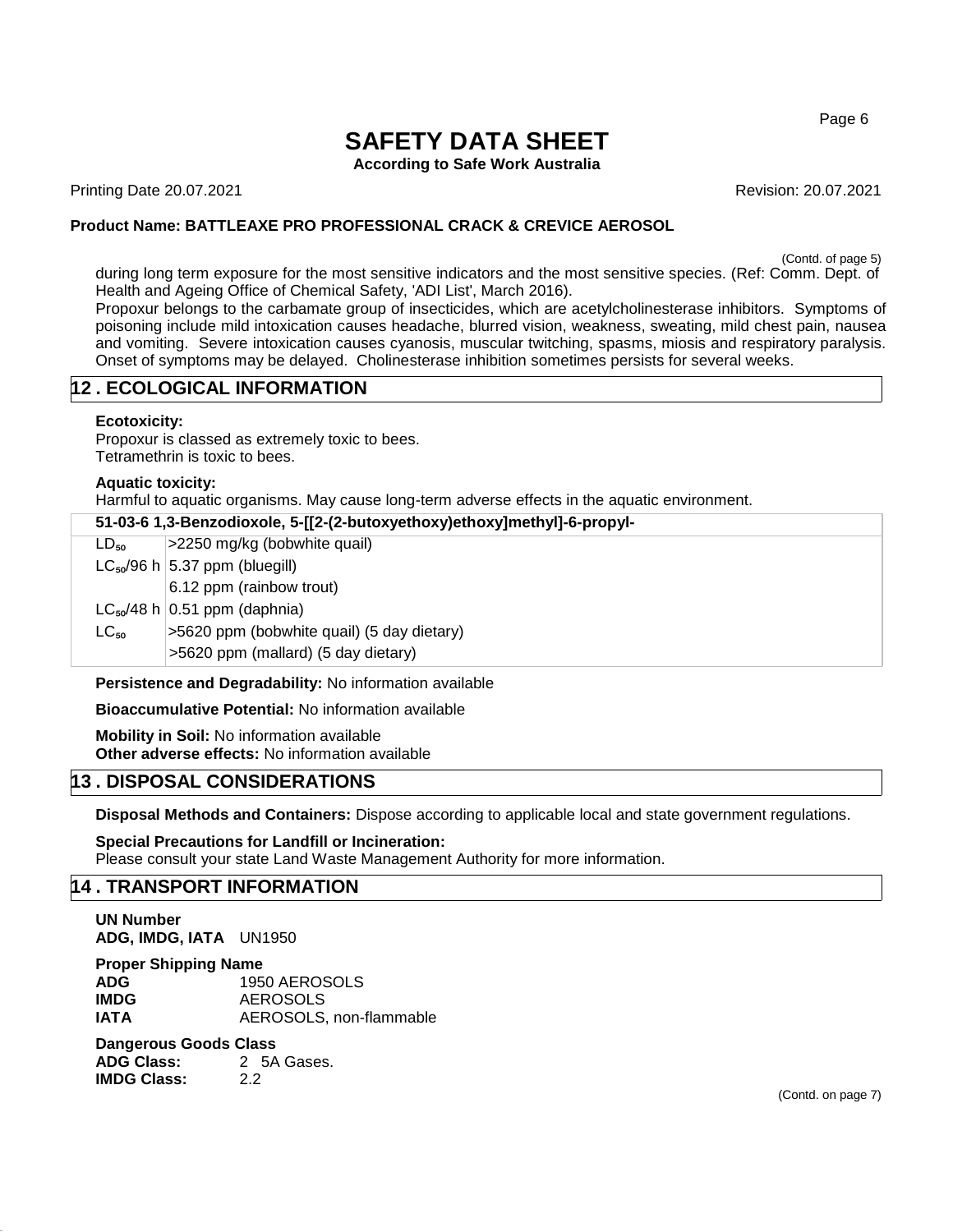#### Page 7

# **SAFETY DATA SHEET**

**According to Safe Work Australia**

Printing Date 20.07.2021 Revision: 20.07.2021

## **Product Name: BATTLEAXE PRO PROFESSIONAL CRACK & CREVICE AEROSOL**

(Contd. of page 6)

**Packing Group: ADG, IMDG, IATA** Void

**EMS Number:** F-D,S-U

**Limited Quantities:** 1L

## **15 . REGULATORY INFORMATION**

#### **Australian Inventory of Chemical Substances:**

64-17-5 Ethanol

8008-20-6 Kerosine (petroleum)

114-26-1 propoxur (ISO)

51-03-6 1,3-Benzodioxole, 5-[[2-(2-butoxyethoxy)ethoxy]methyl]-6-propyl-

7696-12-0 tetramethrin

**Standard for the Uniform Scheduling of Drugs and Poisons (SUSMP) - Poison Schedule:** Poisons Schedule: 5

## **16 . OTHER INFORMATION**

**Date of Preparation or Last Revision:** 20.07.2021

## **Prepared by:**

**Abbreviations and acronyms:** ADG: Australian Dangerous Goods IMDG: International Maritime Code for Dangerous Goods IATA: International Air Transport Association GHS: Globally Harmonised System of Classification and Labelling of Chemicals CAS: Chemical Abstracts Service (division of the American Chemical Society)<br>LC<sub>so</sub>: Lethal concentration, 50 percent LD<sub>50</sub>: Lethal dose, 50 percent IARC: International Agency for Research on Cancer STEL: Short Term Exposure Limit TWA: Time Weighted Average NES: National Exposure Standard (Safe Work Australia - Workplace Exposure Standards For Airborne Contaminants) Aerosol 1: Aerosols – Category 1 Flammable Liquids 2: Flammable liquids – Category 2 Flammable Liquids 4: Flammable liquids – Category 4 Acute Toxicity (Oral) 3: Acute toxicity – Category 3 Serious Eye Damage/Irritation 2: Serious eye damage/eye irritation – Category 2 Serious Eye Damage/Irritation 2A: Serious eye damage/eye irritation – Category 2A Aspiration Hazard 1: Aspiration hazard – Category 1 Aquatic Acute 1: Hazardous to the aquatic environment, short-term (Acute). Category 1 Aquatic Acute 3: Hazardous to the aquatic environment, short-term (Acute). Category 3 Aquatic Chronic 1: Hazardous to the aquatic environment, long-term (Chronic). Category 1 Aquatic Chronic 3: Hazardous to the aquatic environment, long-term (Chronic). Category 3

#### **Disclaimer**

This SDS is prepared in accord with the Safe Work Australia document "Code of Practice for the Preparation of Safety Data Sheets for Hazardous Chemicals - December 2011"

The information contained in this safety data sheet is provided in good faith and is believed to be accurate at the date of issuance. Sundew Solutions Pty Ltd makes no representation of the accuracy or comprehensiveness of the information and to the full extent allowed by law excludes all liability for any loss or damage related to the supply or use of the information in this material safety data sheet. Sundew Solutions Pty Ltd is not in a position to warrant the accuracy of the data herein. The user is cautioned to make their own determinations as to the